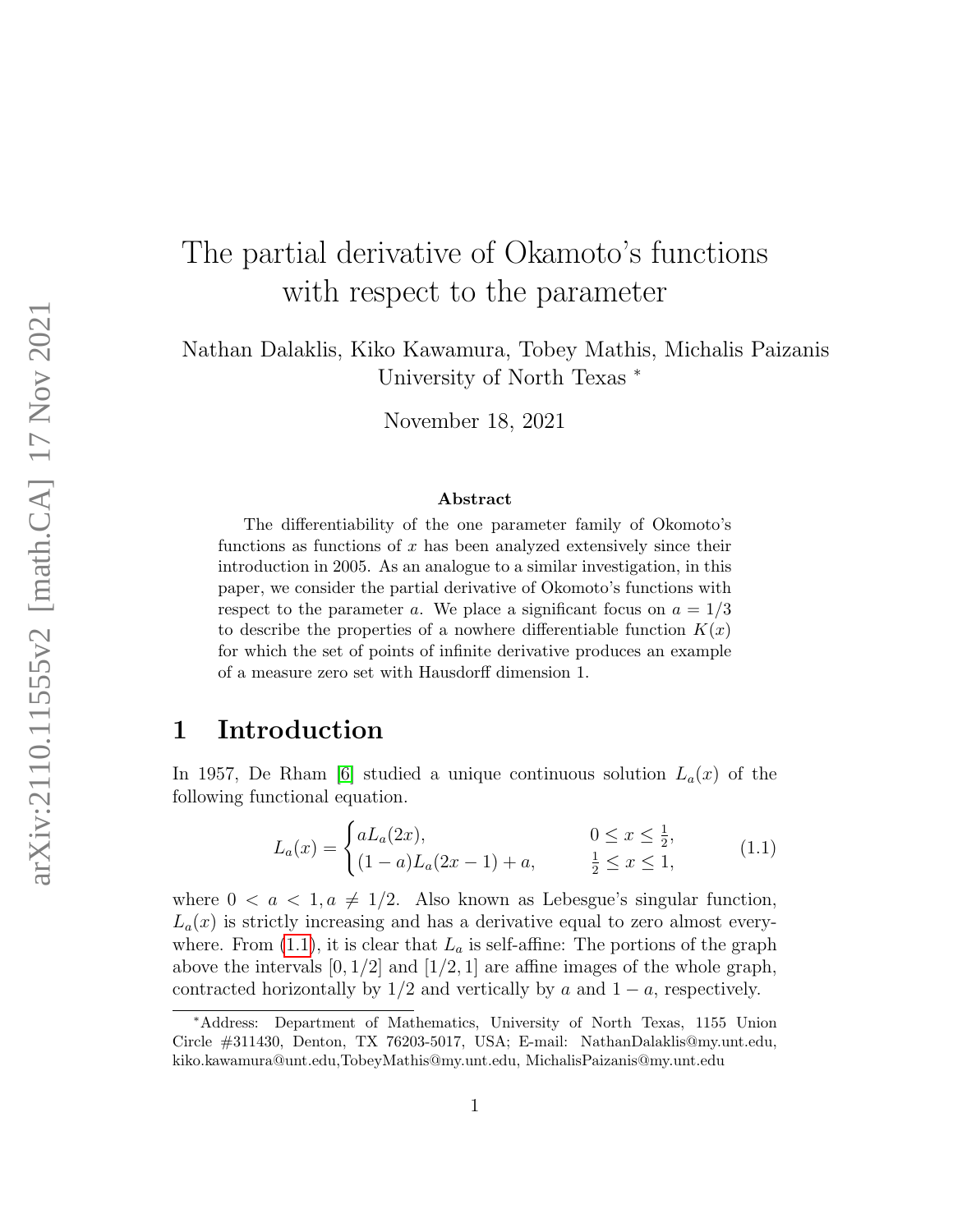

Figure 1: Graph of  $L_{a=1/3}(x)$  and  $T(x)$ 

Another famous continuous nowhere differentiable function, namely that of Takagi [\[17\]](#page-13-0) was introduced in 1903. It is defined by

<span id="page-1-0"></span>
$$
T(x) = \sum_{n=0}^{\infty} \frac{1}{2^n} \phi(2^n x),
$$
\n(1.2)

where  $\phi(x) = \text{dist}(x, \mathbb{Z})$ , the distance from x to the nearest integer. Functions, like Takagi's function, that are not sufficiently smooth or regular have often been ignored as 'pathological' and not worthy of study. Prior to 1984, there was no known relationship between the functional equation,  $L_a(x)$ , and Takagi's function,  $T(x)$ . However, that year Hata and Yamaguti [\[20\]](#page-13-1) showed the following beautiful relationship between  $L_a(x)$  and  $T(x)$ :

$$
\left. \frac{\partial L_a(x)}{\partial a} \right|_{a=1/2} = 2T(x). \tag{1.3}
$$

A generalization of this result of Hata and Yamaguti was considered by Sekiguchi and Shiota [\[16\]](#page-13-2). They computed the  $k$ -th partial derivative of  $L_a(x)$  with respect to the real parameter a and applied it to digital sums problems [\[12\]](#page-12-1). Also, Tasaki, Antoniou and Suchanecki pointed out applications of Hata and Yamaguti's results in physics [\[18\]](#page-13-3). Later, Kawamura expanded Hata and Yamaguti's results to classify all self-similar sets determined by two contractions in the plane [\[9\]](#page-12-2). Note that both Lebesgue's singular function and Takagi's nowhere differentiable function are expressed by binary expansions of x on the interval  $[0, 1]$ .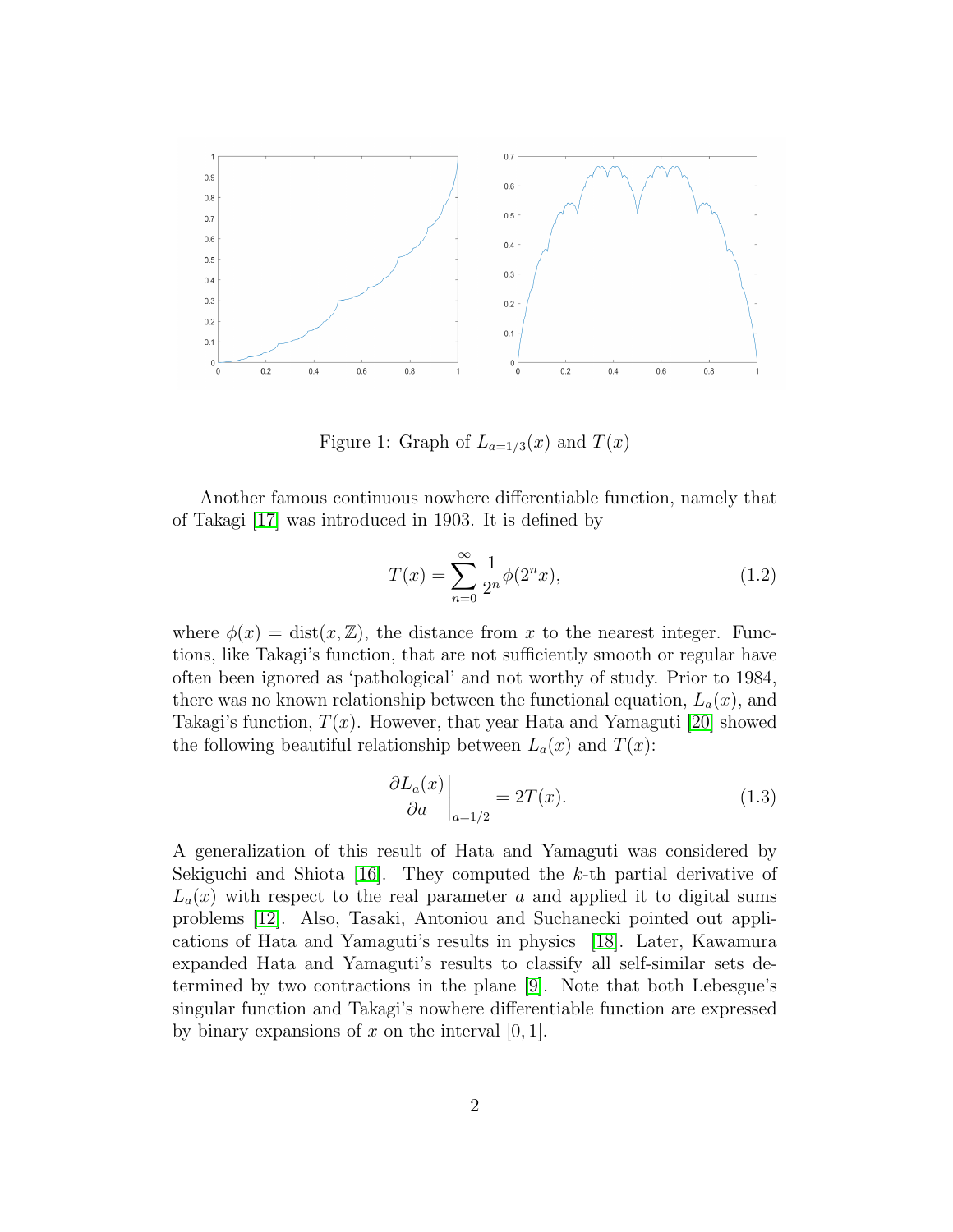

Figure 2: The first two steps in the construction of  $F_a$ 

In 2005, H. Okamoto [\[13\]](#page-13-4) introduced another one-parameter family of selfaffine functions  ${F_a : 0 < a < 1}$ , which are expressed by ternary expansions of x on the interval [0, 1]. He defined  $F_a$  as follows. Let  $f_0(x) = x$ , and inductively, for  $n = 0, 1, 2, \ldots$ , let  $f_{n+1}$  be the unique continuous function which is linear on each interval  $[j/3^{n+1}, (j+1)/3^{n+1}]$  with  $j \in \mathbb{Z}$  and satisfies, for  $k = 0, 1, \ldots, 3<sup>n</sup> - 1$ , the equations

$$
f_{n+1}(k/3^n) = f_n(k/3^n), \qquad f_{n+1}((k+1)/3^n) = f_n((k+1)/3^n),
$$
  
\n
$$
f_{n+1}((3k+1)/3^{n+1}) = f_n(k/3^n) + a \left[ f_n((k+1)/3^n) - f_n(k/3^n) \right],
$$
  
\n
$$
f_{n+1}((3k+2)/3^{n+1}) = f_n(k/3^n) + (1-a) \left[ f_n((k+1)/3^n) - f_n(k/3^n) \right].
$$

The sequence  $(f_n)$  defined above converges uniformly on [0, 1]. Let  $F_a :=$  $\lim_{n\to\infty} f_n$ , then  $F_a$  is a continuous function from the unit interval [0, 1] onto itself. By changing the parameter  $a$ , one can produce some interesting exam-ples: Perkins' nowhere differentiable function [\[15\]](#page-13-5) (when  $a = 5/6$ ), Bourbaki-Katsuura's function [\[5,](#page-12-3) p. 35, Problem 1-2], [\[8\]](#page-12-4) (when  $a = 2/3$ ) and Cantor's Devil's staircase function (when  $a = 1/2$ ). Okamoto and Wunsch [\[14\]](#page-13-6) proved that  $F_a$  is singular when  $0 < a \leq 1/2$  and  $a \neq 1/3$ .

Let  $a_0 \approx .5592$  be the unique real root of  $54a^3 - 27a^2 = 1$ . Okamoto [\[13\]](#page-13-4) showed that

- 1.  $F_a$  is nowhere differentiable if  $2/3 \leq a < 1$ ;
- 2.  $F_a$  is nondifferentiable at almost every  $x \in [0,1]$  but differentiable at uncountably many points if  $a_0 < a < 2/3$ ; and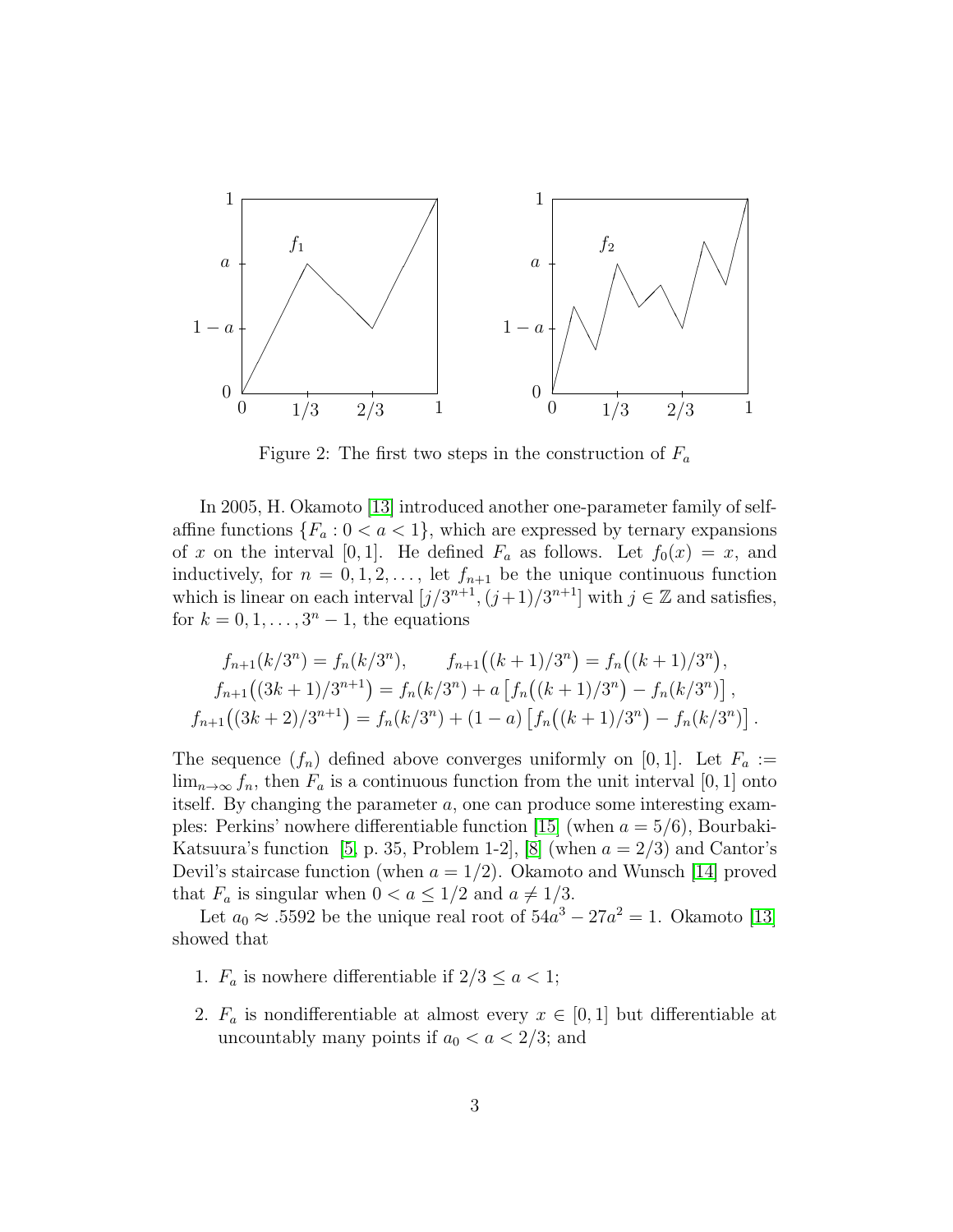3.  $F_a$  is differentiable almost everywhere but nondifferentiable at uncountably many points if  $0 < a < a_0$ .

Okamoto left the case  $a = a_0$  open, but Kobayashi [\[10\]](#page-12-5) later showed, using the law of the iterated logarithm, that  $F_{a_0}$  is nondifferentiable almost everywhere. Later, Allaart [\[1\]](#page-12-6) investigated the set of points at which  $F_a$  has an *infinite* derivative and showed that this set has an interesting connection with  $\beta$ expansions.

The graph of  $F_a$  is self-affine: The portions of the graph above the intervals  $[0, 1/3]$ ,  $[1/3, 2/3]$  and  $[2/3, 1]$  are affine images of the whole graph, contracted horizontally by  $1/3$  and vertically by a,  $|2a - 1|$  and a, respectively. The middle one is also reflected vertically when  $a > 1/2$ . In fact,  $F_a(x)$  satisfies the following functional equation:

<span id="page-3-0"></span>
$$
F_a(x) = \begin{cases} aF_a(3x), & 0 \le x \le 1/3, \\ (1-2a)F_a(3x-1) + a, & 1/3 \le x \le 2/3, \\ aF_a(3x-2) + (1-a), & 2/3 \le x \le 1, \end{cases}
$$
(1.4)

where  $0 < a < 1$ . As a result, the box-counting dimension of the graph of  $F_a$  follows from Example 11.4 in [\[7\]](#page-12-7). It is 1 if  $a \leq 1/2$ , and  $1 + \log_3(4a - 1)$ if  $a > 1/2$ .

Notice that  $F_{1/3}(x) = x$  and  $L_{1/2}(x) = x$ . The main purpose of this article is to investigate the partial derivative of  $F_a(x)$  as an analogy of Hata and Yamaguti's result. Let

$$
K(x) := \left. \frac{\partial F_a(x)}{\partial a} \right|_{a=1/3}
$$

In Section 2, we derive a simpler expression for  $K(x)$ :

<span id="page-3-1"></span>
$$
K(x) = \sum_{n=0}^{\infty} \frac{1}{3^n} \Phi(3^n x),
$$
\n(1.5)

.

where

$$
\Phi(x) := \begin{cases} 3x, & 0 \le x \le 1/3, \\ 3(1-2x), & 1/3 \le x \le 2/3, \\ 3(x-1), & 2/3 \le x \le 1. \end{cases}
$$

This particular expression helps us prove that  $K(x)$  is continuous but nowhwere differentiable, just like Takagi's function.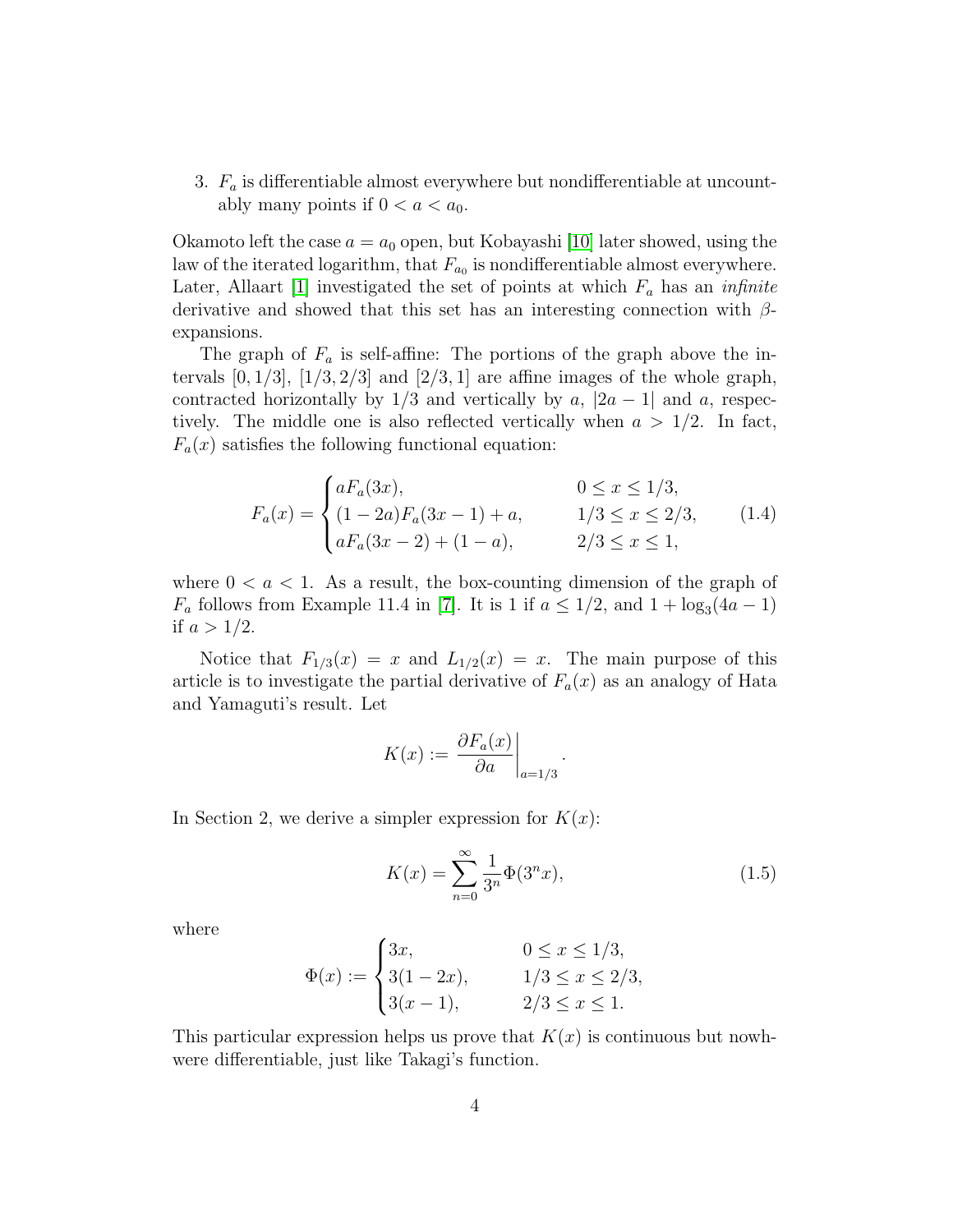In Section 3, we give a complete description of the set of points at which  $K(x)$  has an infinite derivative in terms of the ternary expansion of x. That is, for  $x \in [0,1]$ , the *ternary expansion* of x is the sequence  $\varepsilon_1, \varepsilon_2, \ldots$  defined by

$$
x = \sum_{k=1}^{\infty} \varepsilon_k / 3^k
$$
, where  $\varepsilon_k \in \{0, 1, 2\}$ 

for all k. If x has two ternary expansions we take the one ending in all  $0$ 's, except when  $x = 1$ , in which case we take the expansion ending in all 2's. Then, for  $n \in \mathbb{N}$ , let  $I_1(n)$  be the number of 1's occurring in the first n ternary digits of  $x$ . That is,

$$
I_1(n) := \# \{ j \le n : \varepsilon_j = 1 \}.
$$

The definition of which allows us to state our main Theorem.

<span id="page-4-1"></span>**Theorem 1.1.**  $K'(x) = \pm \infty$  if and only if x satisfies the following condition:

$$
n - 3I_1(n) \to \pm \infty \qquad \text{as } n \to \infty. \tag{1.6}
$$

The infinite derivatives of Takagi's function were first discussed by Begle and Ayres [\[3\]](#page-12-8) in 1936, and were finally characterized fully by Allaart and Kawamura [\[2\]](#page-12-9) and Krüppel [\[11\]](#page-12-10) in 2010. Compared with this result, our characterization of the infinite derivatives of  $K(x)$  is surprisingly simple. As a Corollary of this Theorem, we also obtain yet another example of a measure zero set with Hausdorff dimension 1.

#### 2 Nowhere differentiability of  $K(x)$

Kobayashi mentioned that  $F_a(x)$  has the following representation

<span id="page-4-0"></span>
$$
F_a(x) = \sum_{n=1}^{\infty} \prod_{l=1}^{n-1} p(\varepsilon_l(x)) q(\varepsilon_n(x)),
$$
\n(2.1)

where

$$
p(0) = a,
$$
  $p(1) = 1 - 2a,$   $p(2) = a,$   
 $q(0) = 0,$   $q(1) = a,$   $q(2) = 1 - a.$ 

Although Kobayashi did not give a proof, it is easy to see that [\(2.1\)](#page-4-0) satisfies the functional equation [\(1.4\)](#page-3-0). Therefore, it is clear that  $F_a(x)$  is an analytic function with respect to  $a \in (0,1)$ .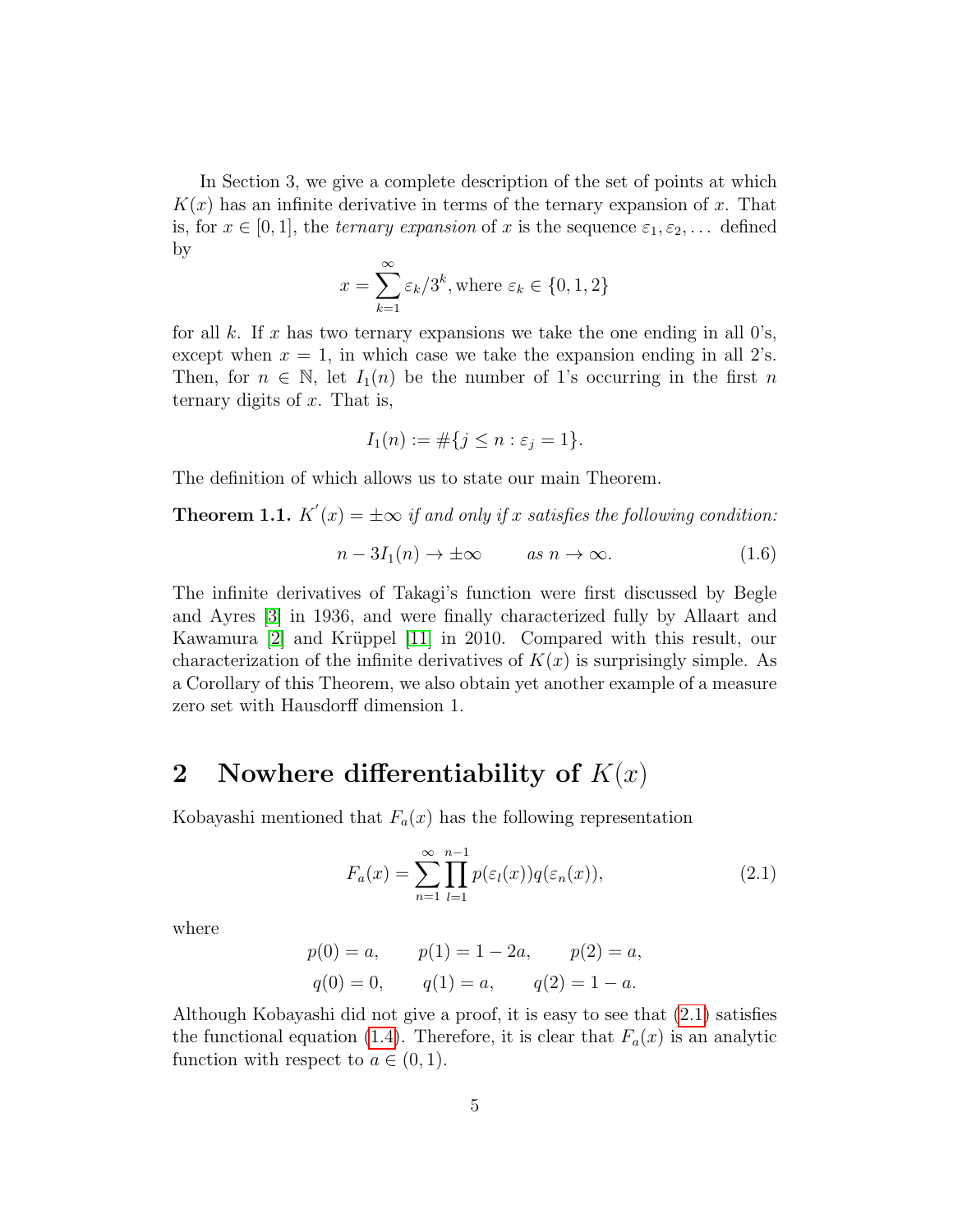

<span id="page-5-0"></span>Figure 3: Graph of  $K(x) := \frac{\partial F_a(x)}{\partial a}$  $\Big|_{a=1/3}$ 

Define the partial derivative of  $F_a(x)$  with respect to a as follows:

$$
\frac{\partial F_a(x)}{\partial a} := \lim_{h \to 0} \frac{F_{a+h}(x) - F_a(x)}{h},
$$

provided the limit exists. A simple calculation gives

$$
\frac{\partial F_a(x)}{\partial a} = s(\varepsilon_1(x)) + \sum_{n=1}^{\infty} a^{n-I_1(1,n)} (1 - 2a)^{I_1(1,n)} q(\varepsilon_{n+1}(x)),
$$

where  $s(0) = 0, s(1) = 1$  and  $s(2) = -1$ . In particular, we have

<span id="page-5-2"></span>
$$
K(x) = \frac{\partial F_a(x)}{\partial a}\Big|_{a=1/3} = \sum_{n=0}^{\infty} \frac{1}{3^n} \left\{ s(\varepsilon_{n+1}(x)) + (n - 3I_1(1, n))\varepsilon_{n+1}(x) \right\}.
$$
\n(2.2)

The graph of  $K(x)$  is shown in Figure [3.](#page-5-0) Note that  $F_{1/3}(x) = x$ .

Another expression of  $K(x)$  can be derived from [\(1.4\)](#page-3-0). It is easy to check that  $K(x)$  satisfies the following functional equation.

<span id="page-5-1"></span>
$$
K(x) = \begin{cases} K(3x)/3 + 3x, & 0 \le x \le 1/3, \\ K(3x - 1)/3 + 3(1 - 2x), & 1/3 \le x \le 2/3, \\ K(3x - 2)/3 + 3(x - 1), & 2/3 \le x \le 1, \end{cases}
$$
(2.3)

where  $K(0) = 0 = K(1)$ . Here, we recall the following theorem of Yamaguti and Hata [\[19\]](#page-13-7):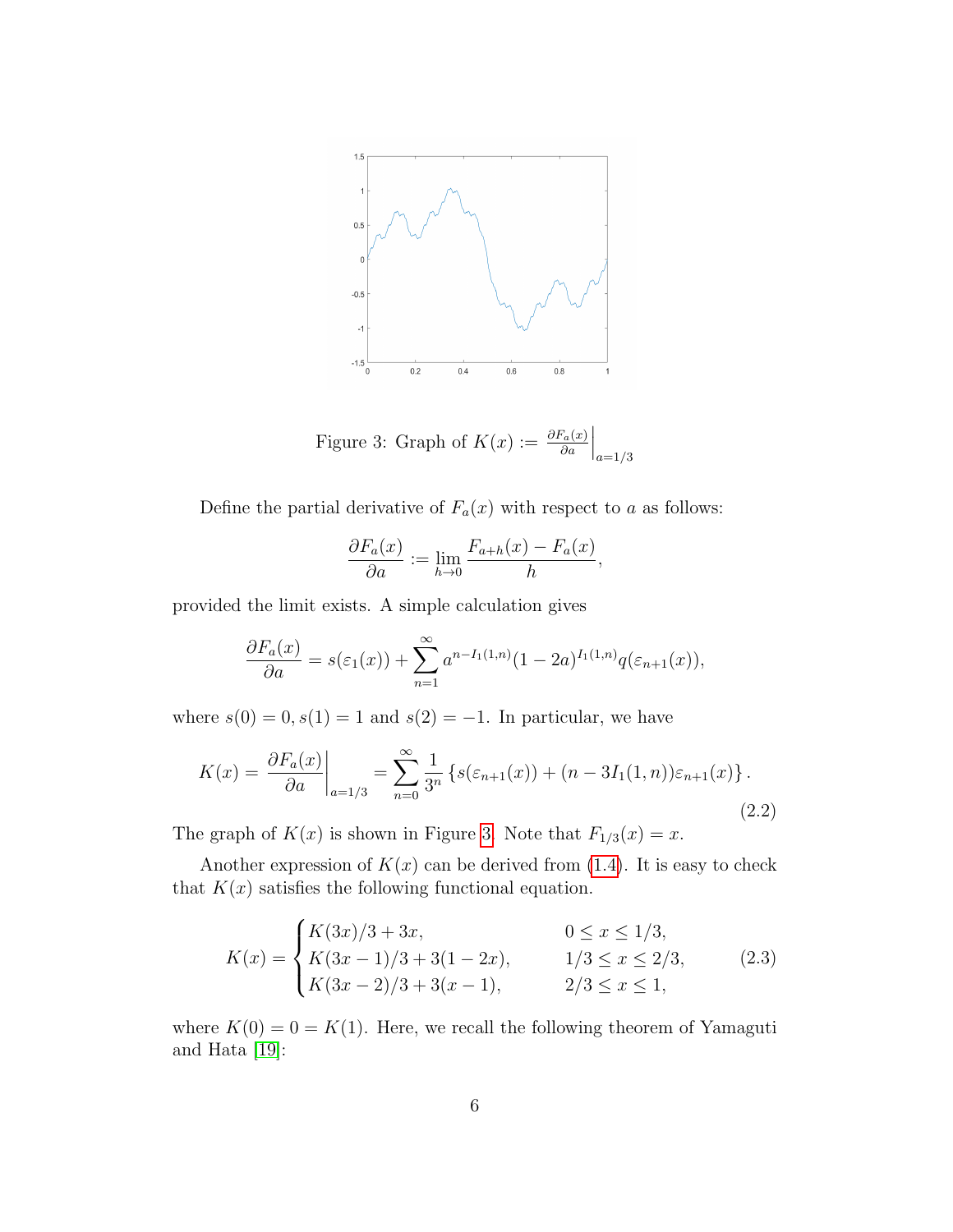<span id="page-6-1"></span>Theorem 2.1 (Yamaguti-Hata, 1983). Consider the functional equation:

<span id="page-6-0"></span>
$$
F(t, x) - tF(t, \psi(x)) = g(x),
$$
\n(2.4)

where  $\psi(x)$  is a given one-dimensional dynamical system on  $[0, 1] \rightarrow [0, 1]$ and  $g(x)$  is a bounded measurable function on [0, 1]. Then, there exist a unique bounded solution of [\(2.4\)](#page-6-0) such that

<span id="page-6-2"></span>
$$
F(t,x) = \sum_{n=0}^{\infty} t^n g(\psi^{(n)}(x)),
$$
\n(2.5)

where  $\psi^{(n)}(x)$  is the n-fold iteration of  $\psi$ .

Notice that the functional equation  $(2.3)$  is a special case of  $(2.4)$ . More precisely, let  $t = 1/3$ , and let

$$
\psi(x) := \begin{cases} 3x, & 0 \le x \le 1/3, \\ 3x - 1, & 1/3 \le x \le 2/3, \\ 3x - 2, & 2/3 \le x \le 1, \end{cases}
$$

and

$$
g(x) := \Phi(x) := \begin{cases} 3x, & 0 \le x \le 1/3, \\ 3(1 - 2x), & 1/3 \le x \le 2/3, \\ 3(x - 1), & 2/3 \le x \le 1. \end{cases}
$$

Then Theorem [2.1](#page-6-1) gives another expression for  $K(x)$ :

$$
K(x) = \sum_{n=0}^{\infty} \frac{1}{3^n} \Phi(3^n x),
$$

where we extend  $\Phi$  to all of  $\mathbb R$  by  $\Phi(x+1) = \Phi(x)$ . Notice that this expression is different from [\(2.2\)](#page-5-2).

<span id="page-6-3"></span>**Proposition 2.2.**  $K(x)$  is an odd function.

*Proof.* Notice that  $\Phi(x) = -\Phi(1-x) = \Phi(x+1)$ . Thus,

$$
K(x) = \sum_{n=0}^{\infty} \left(\frac{1}{3}\right)^n \Phi(3^n x) = -\sum_{n=0}^{\infty} \left(\frac{1}{3}\right)^n \Phi(1 - 3^n x)
$$
  
= 
$$
-\sum_{n=0}^{\infty} \left(\frac{1}{3}\right)^n \Phi(3^n (1 - x)) = -K(1 - x).
$$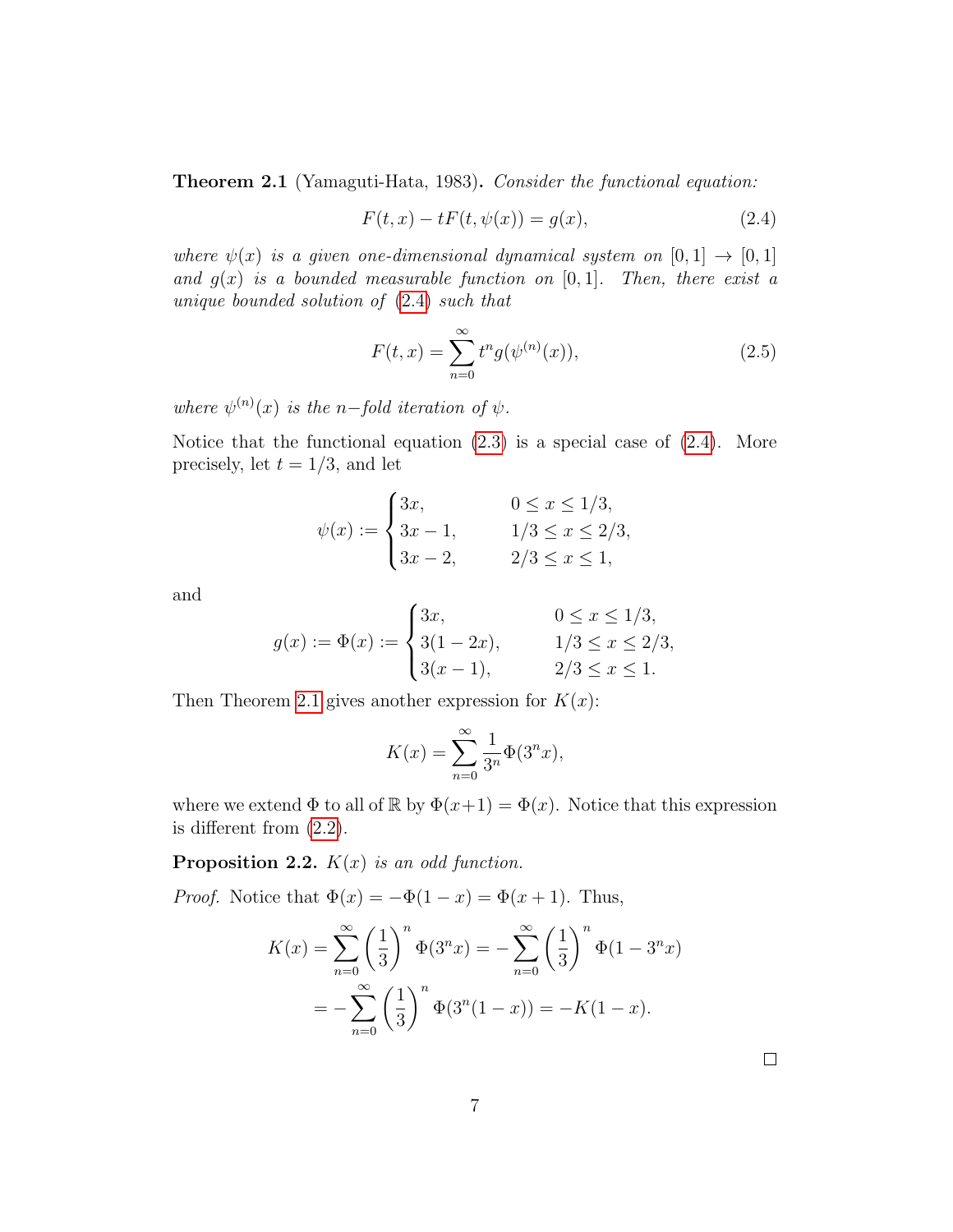Remark 2.3. A unique bounded solution of another special case of [\(2.5\)](#page-6-2) is Takagi's function. Comparing [\(1.2\)](#page-1-0) with [\(1.5\)](#page-3-1),  $K(x)$  is somewhat similar to Takagi's function  $T(x)$ . Notice that  $T(x)$  is based on the binary expansion of x while  $K(x)$  is based on the ternary expansion of x. Furthermore,  $T(x)$ is even, but  $K(x)$  is an odd function.

**Theorem 2.4.** The function K is continuous, but it does not possess a finite derivative at any point.

Proof. First, define

$$
K_n(x) := \sum_{k=0}^n \left(\frac{1}{3}\right)^k \Phi(3^k x).
$$

For each  $n \in \mathbb{N}$ , it is clear that  $K_n$  is continuous on [0, 1] and the sequence  $(K_n)$  converges uniformly to K since  $|\Phi(3^k x)| \leq 1$ . Thus, K is continuous.

Next, we modify the nowhere differentiability proof for Takagi's function by Billingsley [\[4\]](#page-12-11). Put  $\Phi_k(x) := 3^{-k} \Phi(3^k x)$  for  $k = 0, 1, \ldots$ . Fix a point x, and, for each  $n \in \mathbb{N}$ , let  $u_n$  and  $v_n$  be ternary rationals of order n with  $v_n - u_n = 3^{-n}$  and  $u_n \leq x < v_n$ . Then

$$
\frac{K(v_n) - K(u_n)}{v_n - u_n} = \sum_{k=0}^{n-1} \frac{\Phi_k(v_n) - \Phi_k(u_n)}{v_n - u_n},
$$

since  $\Phi_k(u_n) = \Phi_k(v_n) = 0$  for all  $k \geq n$ . But for  $k < n$ ,  $\Phi_k$  is linear on  $[u_n, v_n]$  with slope  $\Phi_k^+(x)$ , the right-hand derivative of  $\Phi_k$  at x. Thus,

$$
\frac{K(v_n) - K(u_n)}{v_n - u_n} = \sum_{k=0}^{n-1} \Phi_k^+(x).
$$

Since  $\Phi_k^+(x) = 3$  or  $-6$  for each k, this last sum cannot converge to a finite limit. Hence,  $K$  does not have a finite derivative at  $x$ .  $\Box$ 

## 3 Improper infinite derivatives of  $K(x)$

Since  $K(x)$  has no finite derivative at any point, it is natural to ask at which points  $x \in [0, 1]$  does  $K(x)$  have an infinite derivative. These points are completely characterized by Theorem [1.1.](#page-4-1) In order to prove our main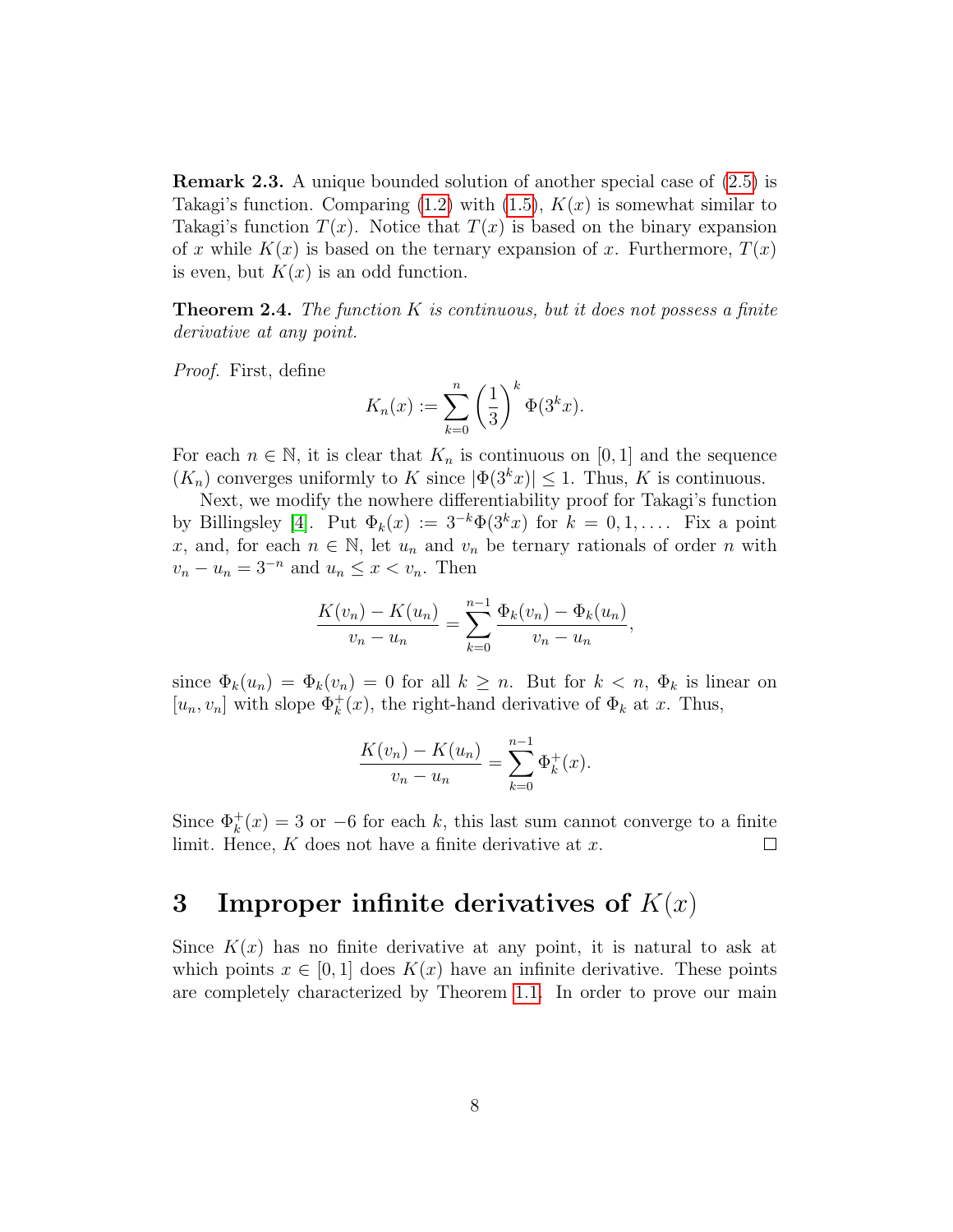Theorem, we use [\(1.5\)](#page-3-1) as an expression for  $K(x)$ , and we define the righthand and left-hand derivative of  $K(x)$  by

$$
K'_{+}(x) := \lim_{h \to 0+} \frac{K(x+h) - K(x)}{h},
$$
  

$$
K'_{-}(x) := \lim_{h \to 0-} \frac{K(x+h) - K(x)}{h},
$$

provided the limits exist.

*Proof of Theorem [1.1.](#page-4-1)* First we consider the right-hand derivative of  $K(x)$ . Let x and h be real numbers such that  $0 \leq x < x + h < 1$  and write

$$
x = \sum_{k=1}^{\infty} \varepsilon_k / 3^k, \qquad x + h = \sum_{k=1}^{\infty} \varepsilon_k' / 3^k,
$$

where  $\varepsilon_k, \varepsilon'_k \in \{0, 1, 2\}$ . As noted earlier, when x is a triadic rational, there are two ternary expansions, but we choose the one which is eventually all zeros, except when  $x = 1$ , in which case we take the expansion ending in all 2's. We adopt the same convention for  $x + h$ .

Let  $p := p(h) \in \mathbb{N}$  such that  $3^{-p} \leq h < 3^{-p+1}$ . In other words, p is the position of the first nonzero ternary digit of  $h$ . Let

$$
k_0 := \max\{k \in \mathbb{N} : \varepsilon_1 = \varepsilon'_1, \varepsilon_2 = \varepsilon'_2, \dots \varepsilon_k = \varepsilon'_k\}.
$$

Clearly,  $0 \le k_0 \le p - 1$ . Observe that by the assumption for the expression of x,  $k_0 \to \infty$  as  $h \to 0^+$ . Set

$$
D_n(x, h) := \frac{\Phi(3^n(x+h)) - \Phi(3^n x)}{3^n h}.
$$

Notice that

$$
3^{n}x = \sum_{k=1}^{\infty} \varepsilon_{n+k}/3^{k}, \qquad 3^{n}(x+h) = \sum_{k=1}^{\infty} \varepsilon'_{n+k}/3^{k},
$$

and  $D_n(x, h)$  is the slope of the secant line between the two points  $(3^n x, \Phi(3^n x))$ and  $(3^n(x+h), \Phi(3^n(x+h)))$ .

Then there are three cases to consider: (i)  $k_0 \leq p-3$ , (ii)  $k_0 = p-2$  and (iii)  $k_0 = p - 1$ .

(i) Assume first that  $k_0 \leq p-3$ . Then

$$
\frac{K(x + h) - K(x)}{h} = \Sigma_1 + \Sigma_2 + \Sigma_3 + \Sigma_4,
$$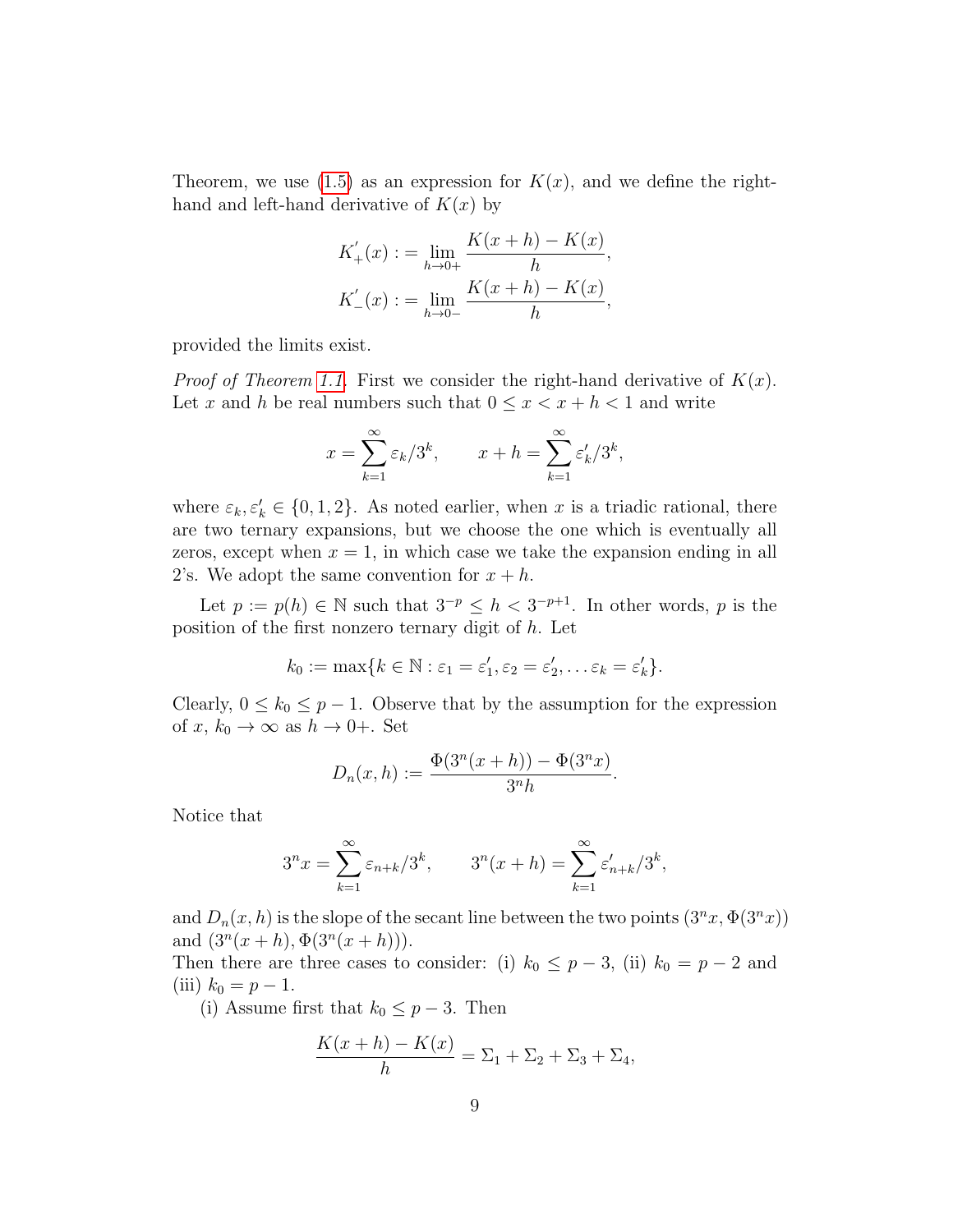where

$$
\Sigma_1 := \sum_{n=0}^{k_0 - 1} D_n(x, h), \qquad \Sigma_2 := D_{k_0}(x, h),
$$
  

$$
\Sigma_3 := \sum_{n=k_0 + 1}^{p-2} D_n(x, h), \qquad \Sigma_4 := \sum_{n=p-1}^{\infty} D_n(x, h).
$$

• For  $\Sigma_1$ , since  $\varepsilon_n = \varepsilon'_n$  for  $1 \le n \le k_0$ ,

$$
D_n(x, h) = 3(-2)^{\varepsilon_{n+1} \bmod 2} \text{ for } 0 \le n \le k_0 - 1.
$$

Define

$$
I_i(a, b) := #\{j : a \le j \le b, \varepsilon_j = i\},
$$
  

$$
f(a, b) := f_x(a, b) = 3I_0(a, b) - 6I_1(a, b) + 3I_2(a, b).
$$

Then we have

$$
\Sigma_1 = \sum_{n=0}^{k_0 - 1} D_n(x, h) = \sum_{n=1}^{k_0} 3(-2)^{\varepsilon_n \mod 2} = f(1, k_0).
$$

• For  $\Sigma_2 := D_{k_0}(x, h)$ , since  $\varepsilon_{k_0+1} \neq \varepsilon'_{k_0+1}$  and  $D_{k_0}(x, h)$  is the slope of the secant line between the two points  $(3^{k_0}x, \Phi(3^{k_0}x))$  and  $(3^{k_0}(x +$ h),  $\Phi(3^{k_0}(x+h))$ , we have

$$
-6 \le \Sigma_2 \le 3.
$$

• For  $\Sigma_3$ , the assumption  $k_0 \leq p-3$  implies that

$$
\varepsilon_n = 2
$$
 and  $\varepsilon'_n = 0$  for  $k_0 + 2 \le n \le p - 1$ .

For each *n* with  $k_0 + 2 \le n \le p - 1$ , there is an integer  $m_n$  such that

$$
3^n x \in [m_n - 1/3, m_n)
$$
 and  $3^n(x + h) \in [m_n, m_n + 1/3)$ .

Since  $\Phi(x+1) = \Phi(x)$  and the  $\Phi$  has the same slope of 3 on both  $[0, 1/3]$  and  $[2/3, 1]$ , we have

$$
\Sigma_3 = \sum_{n=k_0+1}^{p-2} D_n(x, h) = \sum_{n=k_0+2}^{p-1} 3 = 3(p - k_0 - 2) = f(k_0 + 2, p - 1).
$$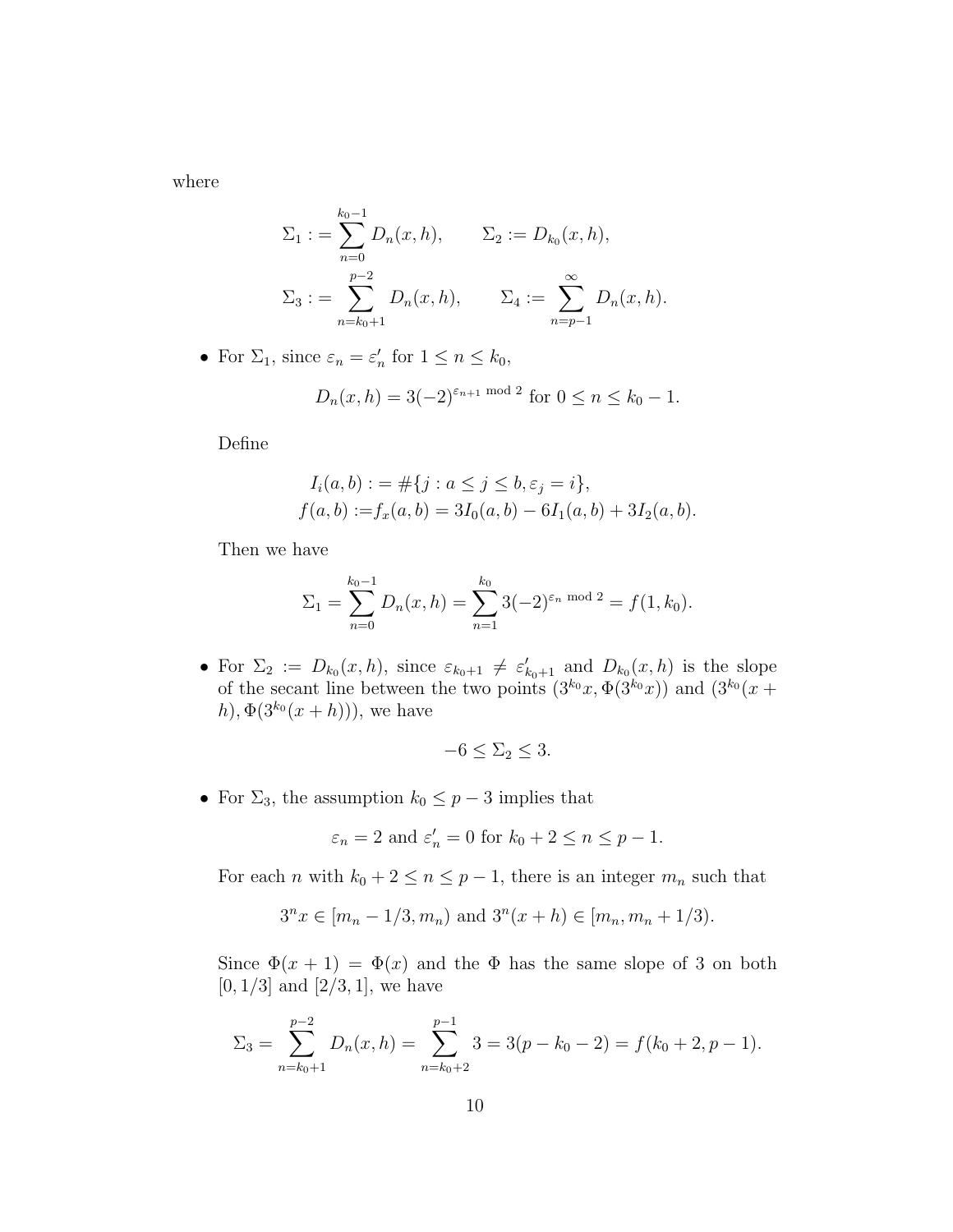• For  $\Sigma_4$ , since  $3^{-p} \leq h < 3^{-p+1}$  and  $-1 \leq \Phi(x) \leq 1$ , we may bound  $\Sigma_4$ with a geometric series:

$$
|\Sigma_4| \le (2)3^p \sum_{n=p-1}^{\infty} \frac{1}{3^n} = 9.
$$

Therefore, if  $k_0 \leq p-3$ , we have

$$
f(1,k_0)+f(k_0+2,p-1)-15 \le \frac{K(x+h)-K(x)}{h} \le f(1,k_0)+f(k_0+2,p-1)+12.
$$

Since  $-6 \le f(k_0 + 1, k_0 + 1) \le 3$ ,

$$
f(1, p-1) - 18 \le \frac{K(x+h) - K(x)}{h} \le f(1, p-1) + 18.
$$

The other cases are much simpler.

(ii) If  $k_0 = p - 2$ , notice that we may split them the sum in nearly the same way as in case (i), except we exclude  $\Sigma_3$ . So,

$$
f(1, p-1) - 18 \le \frac{K(x+h) - K(x)}{h} \le f(1, p-1) + 18.
$$

(iii) If  $k_0 = p - 1$ , we exclude  $\Sigma_2$  and  $\Sigma_3$ . So,

$$
f(1, p-1) - 9 \le \frac{K(x+h) - K(x)}{h} \le f(1, p-1) + 9.
$$

This completes the preliminary analysis of the cases (i),(ii), and (iii). In any case,

$$
f(1, p-1) - 18 \le \frac{K(x+h) - K(x)}{h} \le f(1, p-1) + 18.
$$

Next notice that as  $h \to 0^+, p \to \infty$ . Therefore, it follows that

$$
K'_{+}(x) = \pm \infty \text{ iff } f(1,n) \to \pm \infty \text{ as } n \to \infty.
$$

From Proposition [2.2,](#page-6-3) we have

$$
K_{-}'(x) = K_{+}'(1 - x).
$$

Notice that  $f_x(1,n) \to \pm \infty \iff f_{1-x}(1,n) \to \pm \infty$  as  $n \to \infty$ . Therefore, the left-side derivative follows

$$
K'_{-}(x) = \pm \infty \text{ iff } f(1, n) \to \pm \infty \text{ as } n \to \infty.
$$

This completes the proof.

 $\Box$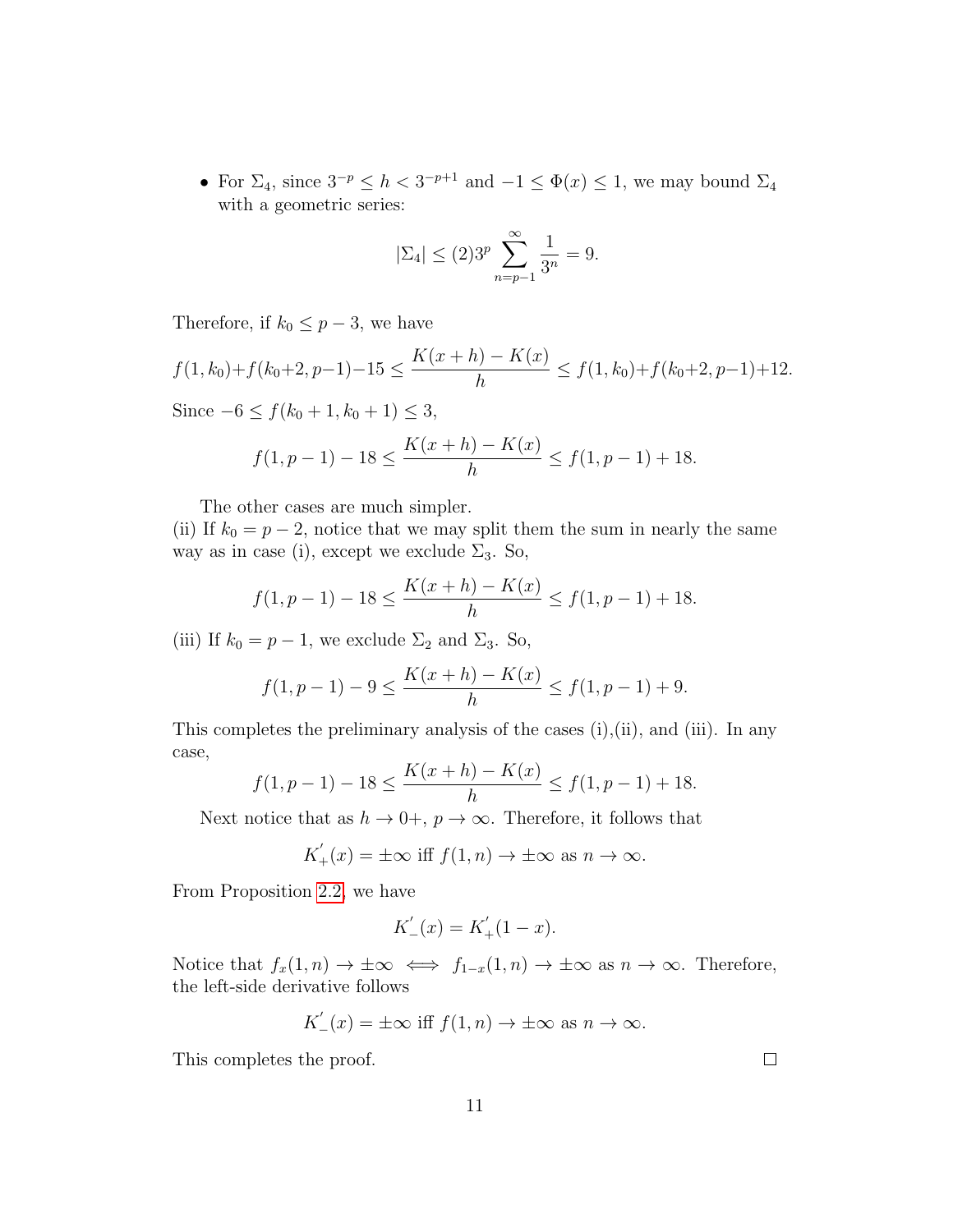Define

$$
p_1(x) := \lim_{n \to \infty} \frac{I_1(n)}{n},
$$

assuming the limit exists, where  $I_1(n) = \#\{j \leq n : \varepsilon_j = 1\}$ . Note that  $p_1(x)$ is the frequency of the digit 1 in the ternary expansion of  $x$ . We obtain the following immediate consequence of the main theorem.

<span id="page-11-0"></span>Corollary 3.1. Assume  $p_1(x)$  exists. Then

$$
\begin{cases} K'(x) = +\infty, & if \quad p_1(x) < 1/3, \\ K'(x) = -\infty, & if \quad p_1(x) > 1/3. \end{cases}
$$

It is well-known that almost all numbers (in the sense of Lebesgue measure) are normal to all bases; that is, they have base- $m$  expansions containing equal proportions of the digits  $0, 1, \ldots, m-1$  for all m. Notice that  $p_1(x) = 1/3$  is the boundary case in Corollary [3.1.](#page-11-0)

Corollary 3.2. Let  $F := \{x \in [0,1]: K'(x) = \pm \infty\}$ . The Lebesgue measure of  $F$  is 0 while the Hausdorff dimension of  $F$  is 1.

*Proof.* Let  $I_1(n; x) := \#\{j \leq n : \varepsilon_j(x) = 1\}$ . We may view  $I_1(n; x)$  as a random variable on the probability space [0, 1] equipped with Borel sets and Lebesgue measure. It is easy to see that the random sequence  $(n 3I_1(n; x)_{n \in \mathbb{N}}$  is a mean zero random walk, so it oscillates infinitely often between positive and negative values with probability one. Thus, by Theorem [1.1,](#page-4-1) the Lebesgue measure of  $F$  is 0.

 $\sum$ Let  $p_0, p_1, p_2$  be real numbers of summing to 1, so that  $0 < p_i < 1$  and  $\frac{p_2}{p_i - p_i} = 1$ . Let  $F(p_0, p_1, p_2)$  be the set of numbers  $x \in [0, 1)$  with ternary expansions containing the digits  $0, 1, 2$  in proportions  $p_0, p_1, p_2$  respectively. Let  $(\alpha_n)$  be an increasing sequence converging to 1/3 as  $n \to \infty$ . By Proposition 10.1 in Falconer's book [\[7\]](#page-12-7), we have

$$
\dim_H F\left(\frac{1-\alpha_n}{2},\alpha_n,\frac{1-\alpha_n}{2}\right)=\frac{-(1-\alpha_n)\ln((1-\alpha_n)/2)-\alpha_n\ln\alpha_n}{\ln 3},\,
$$

which converges to 1 as  $n \to \infty$ .

Since  $\bigcup_n F(\frac{1-\alpha_n}{2})$  $\frac{\alpha_n}{2}, \alpha_n, \frac{1-\alpha_n}{2}$  $\frac{1-\alpha_n}{2}$   $\subset$  F, the Hausdorff dimension of F is 1.  $\Box$ 

# Acknowledgment

This undergraduate research was done mainly during summer 2021. We would like to thank Prof. P. Allaart, Prof. J. Iaia and Taylor Jones for their helpful comments and suggestions in preparing this paper.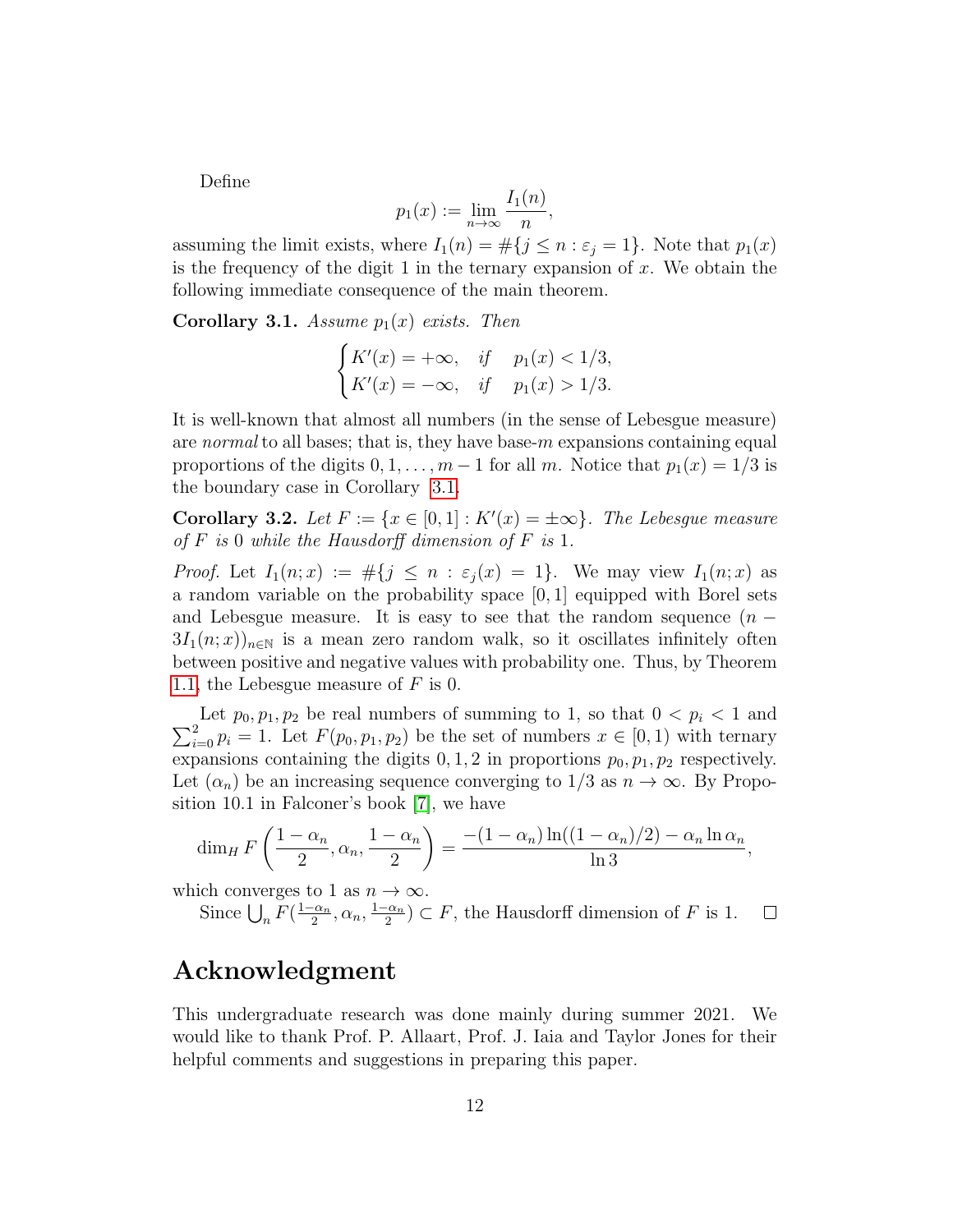### References

- <span id="page-12-6"></span>[1] P. C. Allaart, The infinite derivatives of Okamoto's self-affine functions: an application of beta-expansions, J. Fractal Geom. 3 (2016), 1-31.
- <span id="page-12-9"></span>[2] P. C. Allaart and K. Kawamura, The improper infinite derivatives of Takagi's nowhere-differentiable function, J. Math. Anal. Appl. (2) 372 (2010), 656-665.
- <span id="page-12-8"></span>[3] E. G. BEGLE and W. L. AYRES, On Hildebrandt's example of a function without a finite derivative, Amer. Math. Monthly 43 (1936), 294– 296.
- <span id="page-12-11"></span>[4] P. Billingsley, Van Der Waerden's Continuous Nowhere Differentiable Function, Amer. Math. Monthly 89 (1982), 691.
- <span id="page-12-3"></span>[5] N. Bourbaki, Functions of a real variable, Translated from the 1976 French original by Philip Spain, Springer, Berlin, 2004.
- <span id="page-12-0"></span> $|6|$  G. de Rham, Sur quelques courbes définies par des équations fonctionnelles., Rend. Sem. Mat. Torino, 16, (1957), 101-113.
- <span id="page-12-7"></span>[7] K. J. Falconer, Fractal Geometry. Mathematical Foundations and Applications, 2nd Edition, Wiley (2003)
- <span id="page-12-4"></span>[8] H. Katsuura, Continuous nowhere-differentiable functions - an application of contraction mappings, Amer. Math. Monthly (5) 98 (1991), 411–416.
- <span id="page-12-2"></span>[9] K. Kawamura, On the classification of self-similar sets determined by two contractions on the plane, J. Math. Kyoto Univ. 42, (2002), pp. 255- 286.
- <span id="page-12-5"></span>[10] K. Kobayashi, On the critical case of Okamoto's continuous nondifferentiable functions, Proc. Japan Acad. Ser. A Math. Sci. (8) 85 (2009), 101-104.
- <span id="page-12-10"></span>[11] M. Krüppel, On the improper derivatives of Takagi's continuous nowhere differentiable function, *Rostock. Math. Kolloq.* **65** (2010), 3-13.
- <span id="page-12-1"></span>[12] T. Okada, T. Sekiguchi, Y. Shiota, Applications of binomial measures to power sums of digital sums, J. Number Theory 52, no.2 (1995), 256–266.